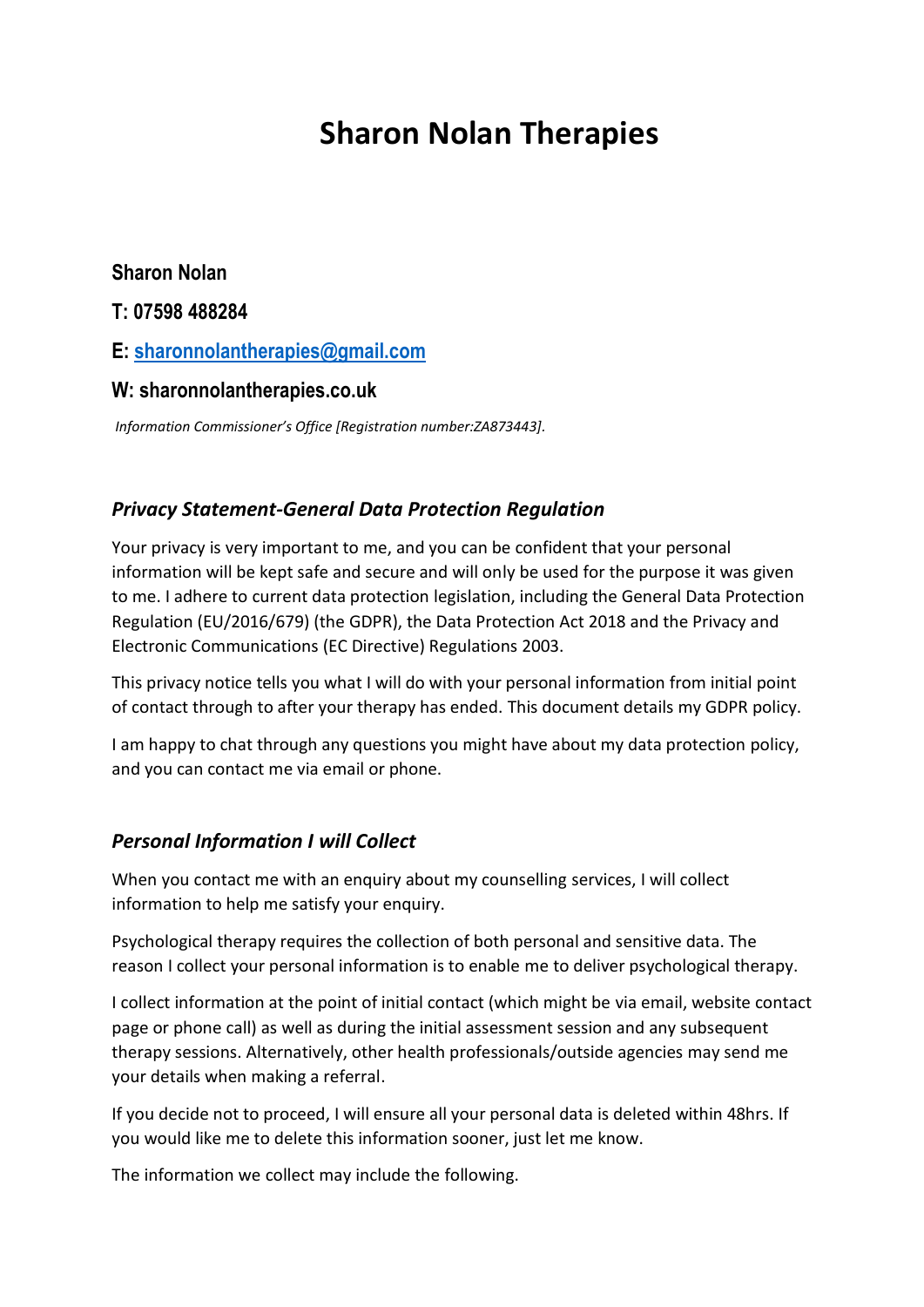- Name
- Address
- Date of birth
- Gender (or preferred identity)
- Telephone/SMS number/Whats App contact details (plus permission to send SMS and Whats App message and leave voice messages)
- Email address
- GP name and practice address
- Occupation
- Relationships including name and age of dependents
- Psychological therapy history including any current or historical psychiatric diagnoses
- Medical conditions relevant to psychological therapy
- Prescribed medication
- Current psychological difficulties
- Historical psychological difficulties
- Lifestyle and social circumstances
- Risk information such as suicidal and self-harming history and alcohol and drug use

#### *Data Security*

I have implemented measures to ensure your personal and sensitive data remains secure. Your information may be stored in the following ways.

- Basic information including your name and contact details including postal address will be stored on my personal laptop, password protected, and an encrypted USB drive. Both will be accessible only to Sharon Nolan.
- Paper: This may include brief session notes if I keep paper files. It may include written correspondence between yourself and Sharon Nolan Therapies. It may include correspondence with permitted parties such as your GP, or referrer. Paper records will be stored in a locked box or filing cabinet. This information will be accessible only to Sharon Nolan.
- Encrypted storage device: clinical records such as session notes or correspondence may be stored on an encrypted USB drive. This information will be accessible only to Sharon Nolan. In some cases, with patient consent, audio or video materials of therapy sessions may be stored on an encrypted USB drive. The uses and regulations for making, storing, transporting, and deleting live material will be clearly outlined on the Video and Audio Patient Consent Form.
- Business Smartphone; I may store your telephone and email contact information in my contacts on a password protected phone.
- Email/SMS/WhatsApp; your email address will be stored in an email account (currently G–Mail) should you wish to communicate via email. Your telephone number may be stored in SMS or WhatsApp should you exchange messages this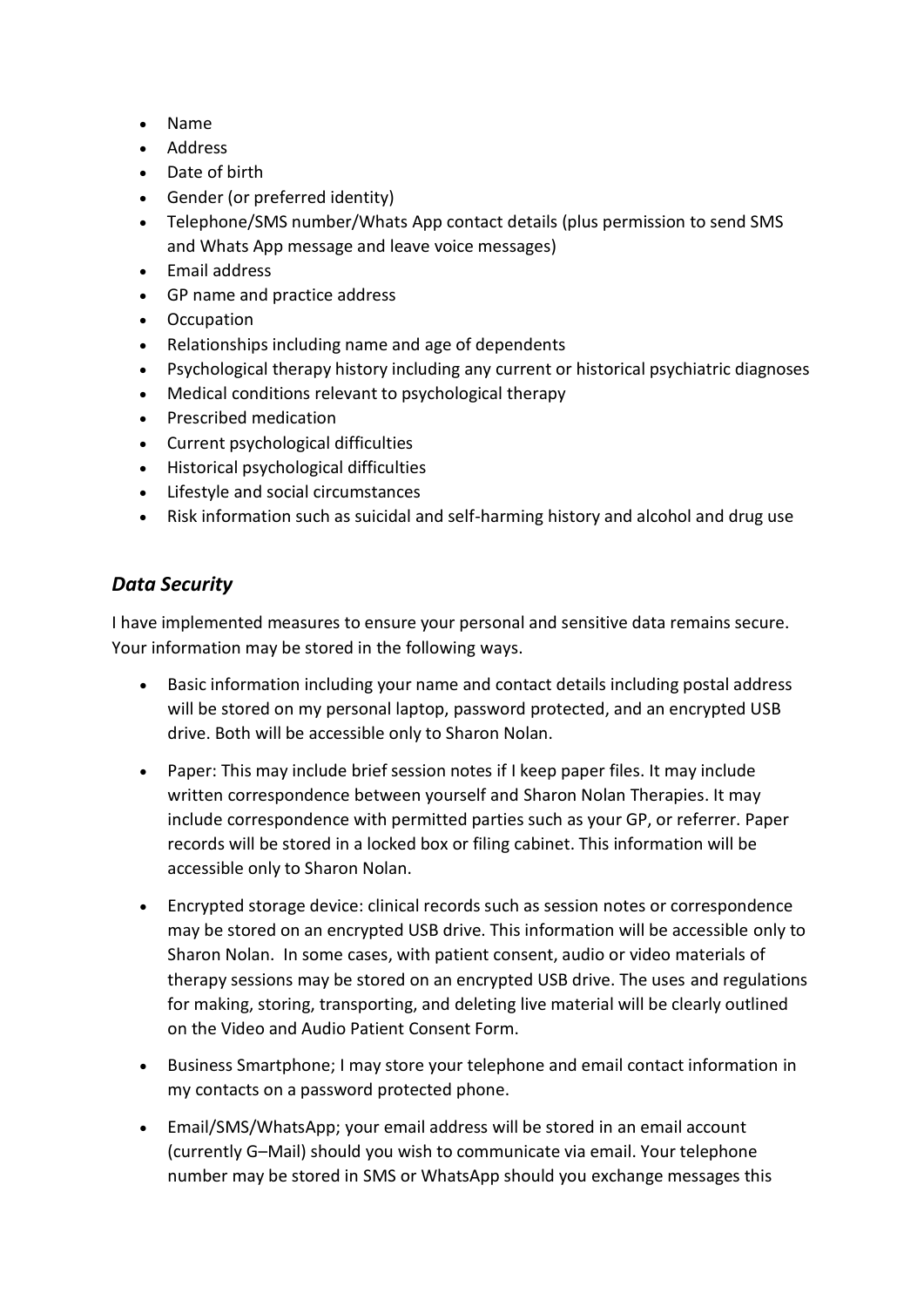way with me. Electronic correspondence will also be held by the corresponding app (Gmail, Phone's SMS, WhatsApp) all of which are GDPR compliant.

• Electronic devices; All electronic devices (including computers, laptops and mobile phone) used to access stored information will themselves be password protected. All drives storing sensitive personal information are encrypted.

#### *How I May Process and Share Your Personal Information*

- Supervision: All psychological therapists are required to have regular supervision with another qualified professional with competence in the same field of work. Supervision is for my practice to ensure I am adhering to professional standards and evidence-based ways of working. My supervisor is GDPR compliant and thus we are considered joint data controllers.
- Sharing Information with your GP/Other Health Professionals: Some clients like their GP (or other professionals involved in their mental health care such as a Psychiatrist, mental health care team, or outside agencies) to be kept informed of the work they are doing in psychological therapy. This might include sending assessment /progress/discharge reports or having telephone conversations disclosing personal and sensitive information pertaining to you. We can discuss what and how much information is disclosed, and you will be given an opportunity to make amendments before any letter/report is sent. I will only send reports or have telephone discussions of this kind if I have your permission to do so and you can withdraw consent for correspondence at any point during therapy (assuming there is no duty of care to disclose information-please see the point below). Your GP and other health professionals should be GDPR compliant (I would check to ensure this before sending any confidential information) and thus would be considered joint data controllers.
- Duty of Care and Confidentiality; Rest assured that everything you discuss with me is confidential unless you request I share it, for example with your GP.
- The only exclusion to confidentiality is if we suspect there is a risk of harm, either to you or someone else. If I thought there was such a risk, we would discuss it with you, if possible so I can consider how I can best manage the risk, which may include involving your GP or other care agencies. Only information relevant to managing the risk would be shared. If I don't have your permission to share information and I deem there to be serious and imminent risk to yourself or someone else, then our professional codes of conduct and the law may require that I inform an authority and share your personal information without your knowledge and permission (known as whistleblowing for example in cases of suspected terrorism).
- E-Mail Exchange; Although G-Mail is GDPR compliant, any confidential (e.g. personal and sensitive) information that I need to send to you will be typed into a password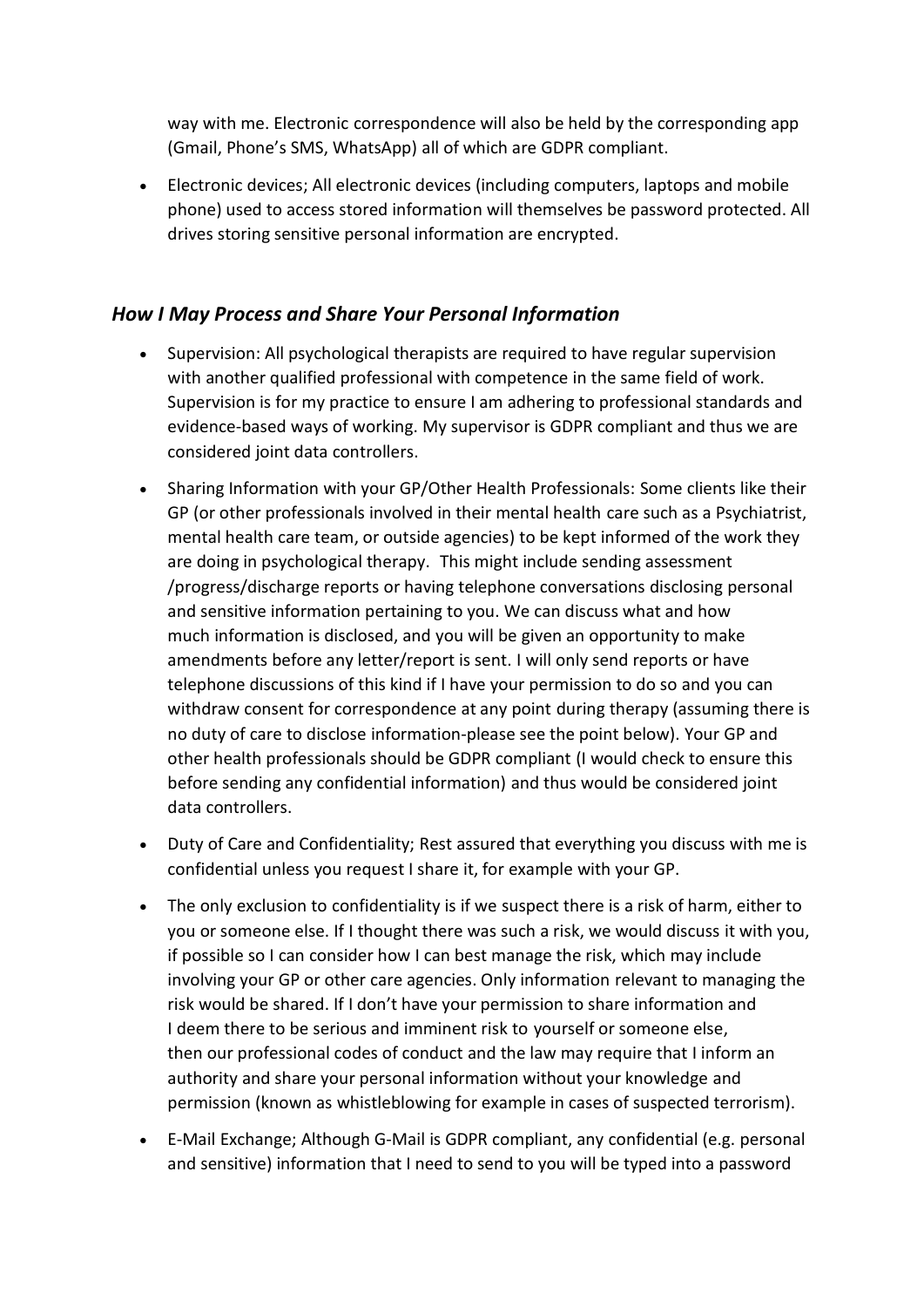protected document and then attached to the email. I will inform you of the password in a separate communication. I recommend that you share confidential information with me in the same way.

- For security reasons I do not retain text messages for more than 48 hrs. If there is relevant information contained in a text message, I will store this in a file on my personal laptop with password protection, and on an encrypted USB drive. Likewise, any email correspondence will be deleted after 48 hours, if it is not important. If necessary, it will be stored on my personal laptop, with password protection.
- Skype Appointments; All Skype-to-Skype voice, video, file transfers and instant messages are encrypted. For more information about Skype's encryption, please see this link:

<https://support.skype.com/en/faq/FA31/does-skype-use-encryption>

• Zoom Appointments; All Zoom meeting content is encrypted. For more information please see:

<https://zoom.us/privacy-and-security>

• Microsoft Teams Appointments: All Teams meeting content is encrypted. For more information please see:

[https://docs.microsoft.com/en-us/microsoftteams/security-compliance](https://docs.microsoft.com/en-us/microsoftteams/security-compliance-overview)[overview](https://docs.microsoft.com/en-us/microsoftteams/security-compliance-overview)

• Postal Mail; Should I send any confidential mail in the post (e.g. to you or your GP ) this will be clearly marked confidential.

# *After counselling has ended.*

Erasing Your Information; When you have finished psychological therapy, I will hold onto your information for seven years. This is in line with our professional code of practice and is for example, so that we have a reference of our work in situations such as you returning to psychological therapy in the future. After this time has passed, I will shred any written information via a confidential waste service and securely delete any electronically held information. If you want me to delete your information sooner than this, please tell me.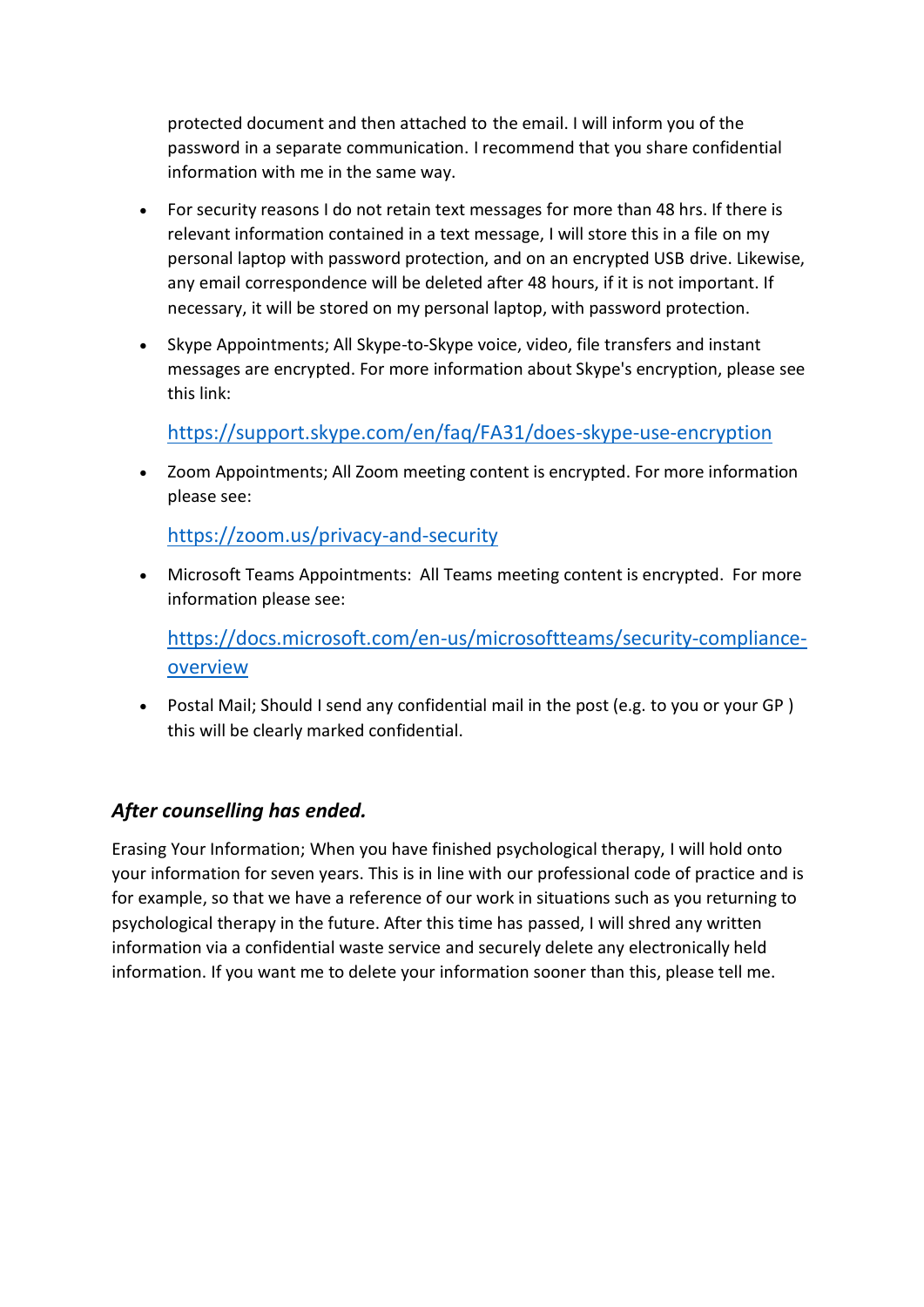# *Your rights*

I try to be as open as I can be in terms of giving people access to their personal information.

You have the following rights…

- To be informed what information your therapist holds (i.e. to be given or have access to their individual privacy policy document)
- To see the demographic information your therapist has about you (free of charge for the initial request)
- To make a 'subject access request' (SAR) to your therapist for copies of your records. There may be an administrative charge for this and these will be provided within one calendar month of the request being made.
- To rectify any inaccurate or incomplete personal information.
- To withdraw consent to your therapist using your personal information e.g. to withdraw consent for them to telephone you and request they contact you via email only.
- To request your personal information to be erased (though your psychologist can decline whilst the information is needed for them to practice within their own professional code of ethics and conduct).
- If you have any complaint about how I handle your personal data please do not hesitate to get in touch with me by writing or emailing to the contact details given above. I would welcome any suggestions for improving my data protection procedures.
- You can read more about your rights at ico.org.uk/your-data-matters.
- If you want to make a formal complaint about the way I have processed your personal information you can contact the ICO which is the statutory body that oversees data protection law in the UK. For more information go to ico.org.uk/makea-complaint.

Sharon Nolan Therapies reserves the right to make changes to this privacy policy at any time. If you are in therapy with me, I will send you notice of this via your agreed method of contact.